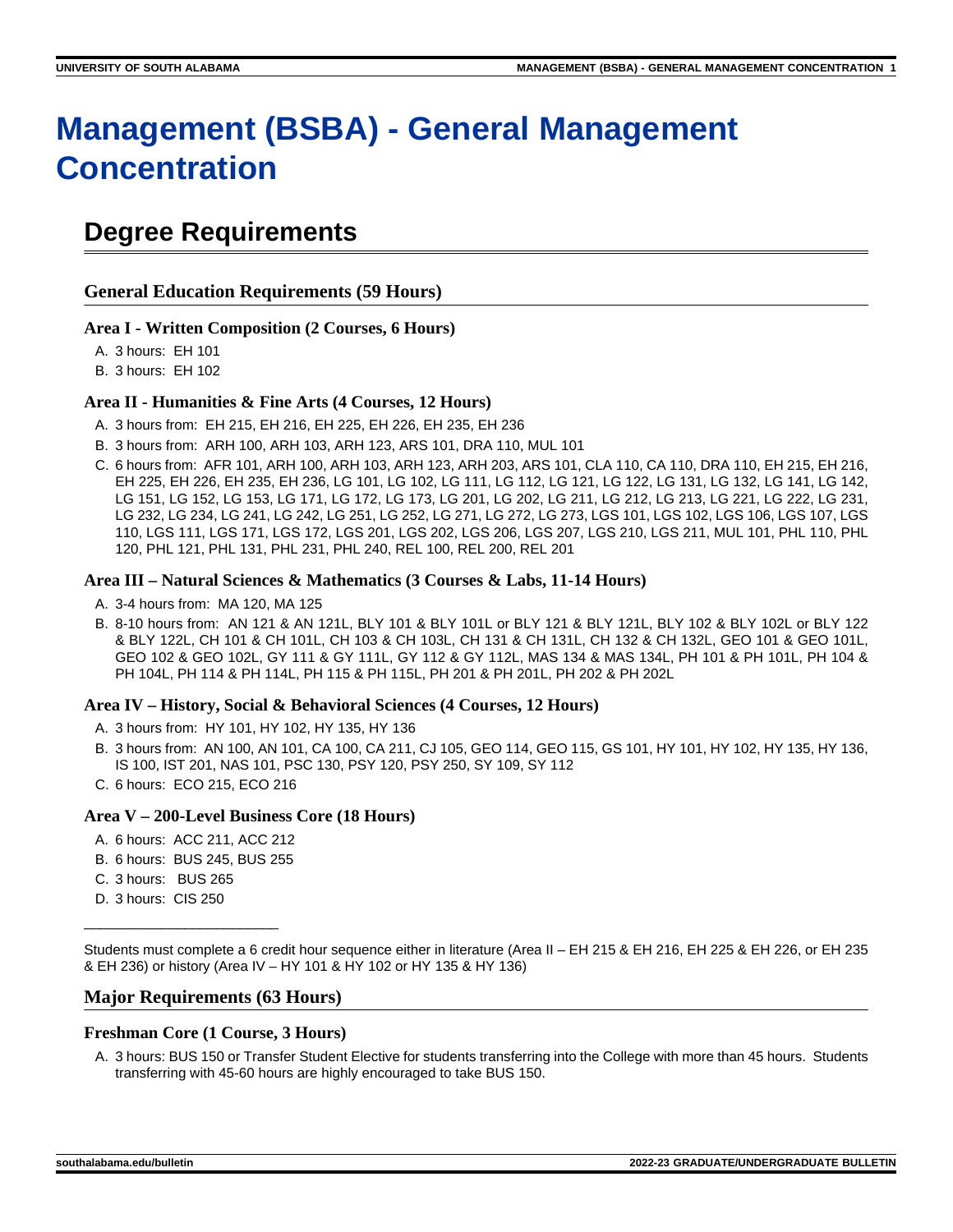### **Upper Division Business Core (6 Courses, 18 Hours)**

- A. 3 hours from: BUS 305, ECO 453
- B. 15 hours: FIN 315, MGT 300, MGT 305 (W), MGT 325, MKT 320

### **Experiential Learning (2-4 Courses, 6 Hours)**

- A. 3 hours from: BUS 101, BUS 201, BUS 301, BUS 302
- B. 3 hours from: ACC496, ECO 496, FIN 496, MGT 496, MKT 496

### **Management Core (4 Courses, 12 Hours)**

A. 12 hours: MGT 334, MGT 351, MGT 340 (W), MGT 492

### **General Management Concentration (5 Courses, 15 Hours)**

A. 15 hours from: MGT 311, MGT 345, MGT 347, MGT 355, MGT 356, MGT 357, MGT 390, MGT 430, MGT 441, MGT 450, MGT 451, MGT 452, MGT 454, MGT 455, MGT 460, MGT 462, MGT 470, MGT 483

### **Business Electives (2 Courses, 6 Hours)**

A. 6 hours from: 300-494 Electives from ACC, ECO, FIN, MGT, MKT

### **Business Policy Capstone (1 Course, 3 Hours)**

A. 3 hours: MGT 485 (W), MGT 486

# **Minor Requirements (0 Or 18-24 Hours)**

A minor is not required for this degree program

### **Notes:**

\*\*Transfer credits for the Management Core and General Management Concentration courses will only be accepted from AACSBaccredited institutions.

\*\*\*Only 1 internship may be counted toward a business degree. Internship courses may only be used to fulfill the Experiential Learning

# **Additional Information**

# **Graduation Plan**

# **Management (BSBA): General Management Concentration (122 Total Hours)**

### **First Year - Fall Semester**

| <b>Course ID</b> | <b>Course Description</b>    | <b>Hours</b> |
|------------------|------------------------------|--------------|
| EH 101           | <b>English Composition I</b> | 3            |
| <b>BUS 150</b>   | Introduction to Business     | 3            |
| MA 120 or MA 125 | Calculus                     | 3 or 4       |
| Fine Art         | **Area II                    | 3            |
| History          | **Area IV                    | 3            |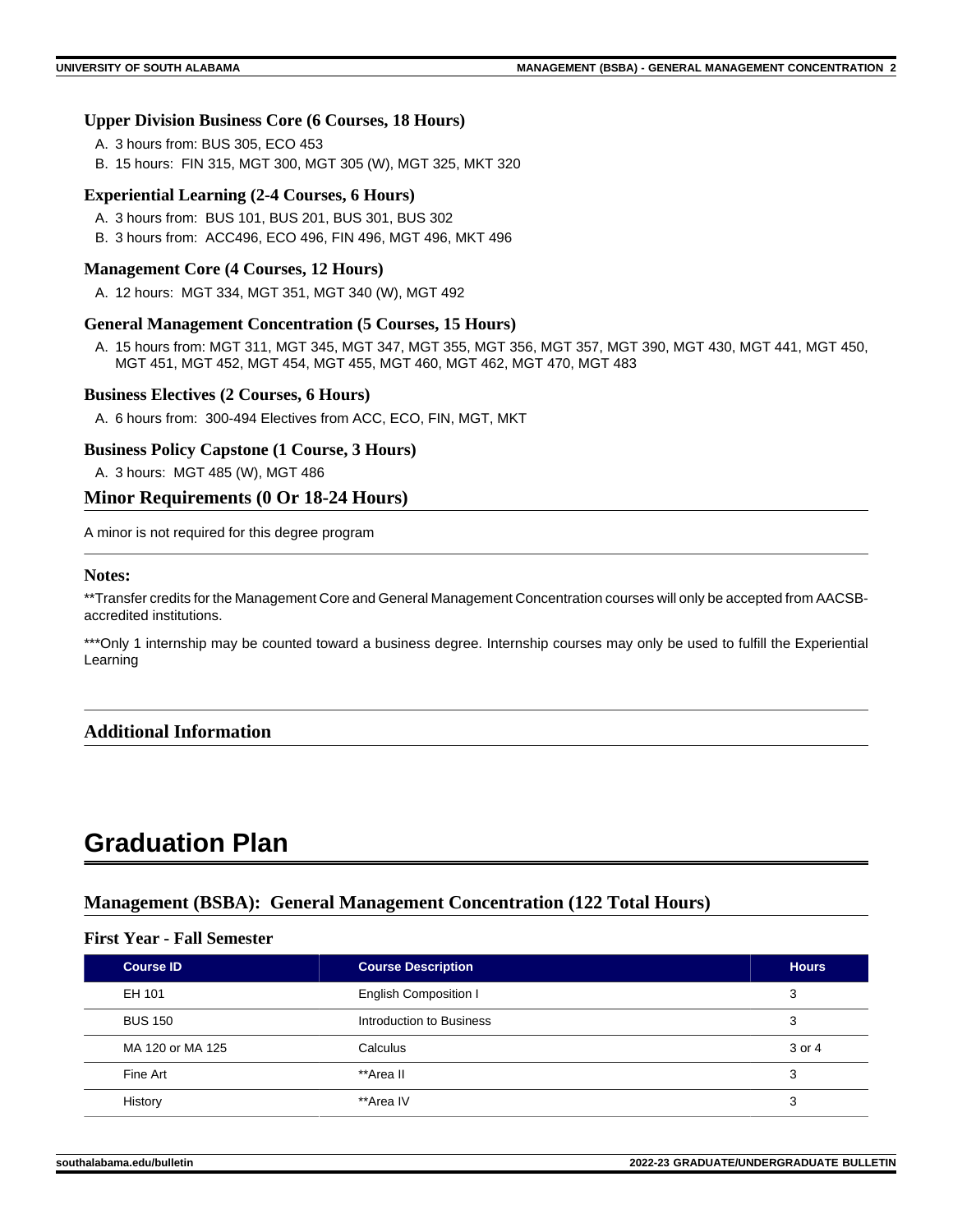| <b>BUS 101</b> | Professional Experience I |  |
|----------------|---------------------------|--|

| <b>Total Hours</b> | $\frac{16}{17}$ or |
|--------------------|--------------------|
|                    | . .                |

# **First Year - Spring Semester**

| <b>Course ID</b>       | <b>Course Description</b>             | <b>Hours</b> |
|------------------------|---------------------------------------|--------------|
| EH 102                 | <b>English Composition II</b>         | 3            |
| ECO 215                | Principles of Microeconomics          | 3            |
| <b>CIS 250</b>         | <b>Advanced Computer Applications</b> | 3            |
| Humanities or Fine Art | **Area II                             | 3            |
| Natural Science + Lab  | **Area III                            | 4            |
|                        |                                       |              |
|                        |                                       |              |
|                        | <b>Total Hours</b>                    | 16           |

# **Second Year - Fall Semester**

| <b>Course ID</b>      | <b>Course Description</b>                       | <b>Hours</b> |
|-----------------------|-------------------------------------------------|--------------|
| ACC 211               | Principles of Accounting I/Financial Accounting | 3            |
| <b>BUS 245</b>        | Data Analytics I                                | 3            |
| ECO 216               | Principles of Macroeconomics                    | 3            |
| Literature            | **Area II                                       | 3            |
| Natural Science + Lab | **Area III                                      | 4            |
|                       |                                                 |              |

Total Hours 16

# **Second Year - Spring Semester**

| <b>Course ID</b>                 | <b>Course Description</b>                         | <b>Hours</b> |
|----------------------------------|---------------------------------------------------|--------------|
| ACC 212                          | Principles of Accounting II/Managerial Accounting | 3            |
| <b>BUS 255</b>                   | Data Analytics II                                 | 3            |
| <b>BUS 265</b>                   | Legal Environment of Business I                   | 3            |
| <b>BUS 201</b>                   | Professional Experience II                        |              |
| 2nd Literature or 2nd<br>History | ***Area II or IV                                  | 3            |
| <b>MGT 300</b>                   | <b>Principles of Management</b>                   | 3            |
|                                  | <b>Total Hours</b>                                | 16           |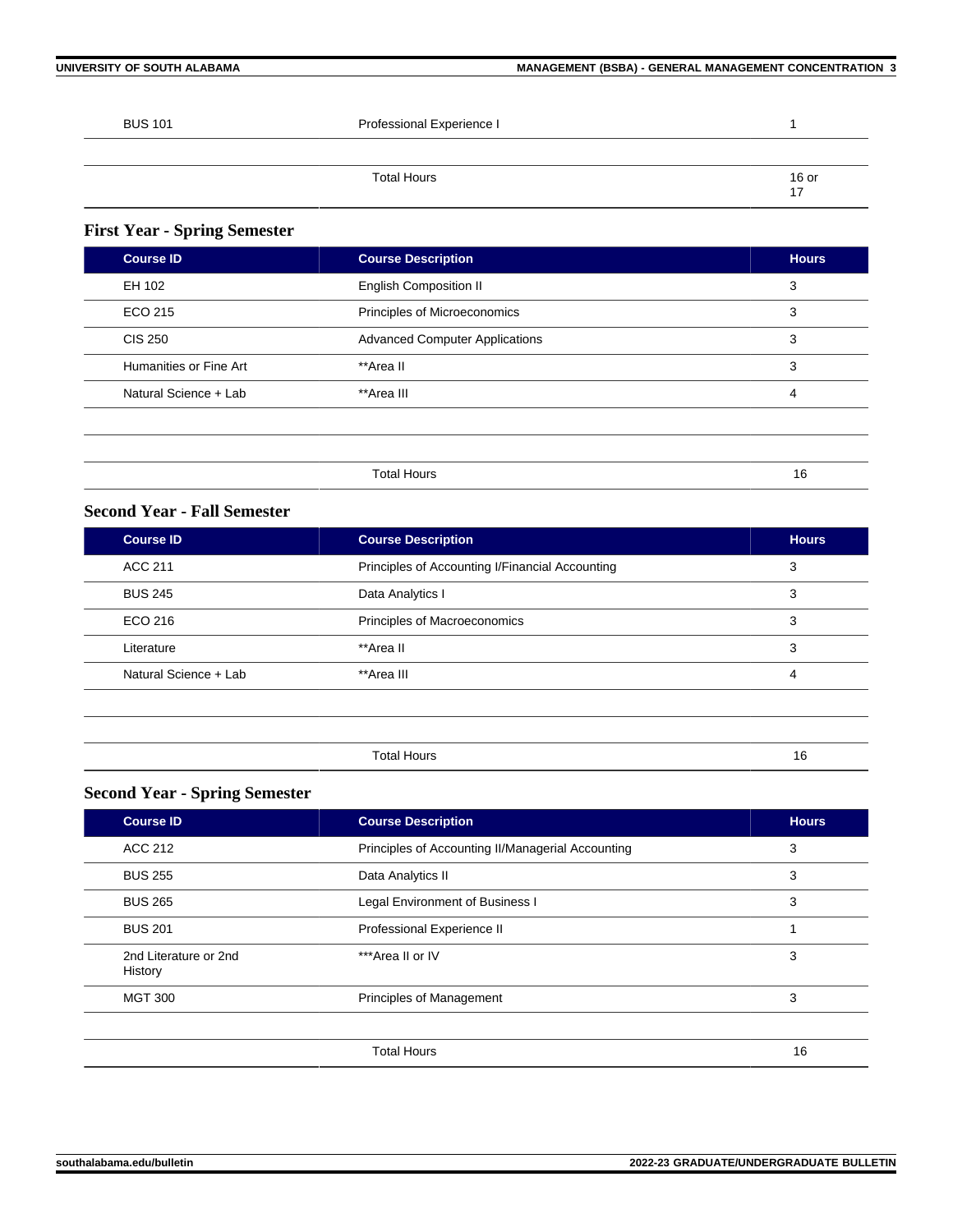# **Third Year - Fall Semester**

| <b>Course ID</b>   | <b>Course Description</b>          | <b>Hours</b> |
|--------------------|------------------------------------|--------------|
| BUS 305 or ECO 453 | Data Analytics III or Econometrics | 3            |
| <b>MGT 305</b>     | Organizational Communication       | 3            |
| <b>BUS 301</b>     | Professional Experience III        | 3            |
| <b>MKT 320</b>     | <b>Principles of Marketing</b>     | 3            |
| <b>FIN 315</b>     | <b>Principles of Finance</b>       | 3            |
| Gen Ed             | ****Area II or IV                  | 3            |
|                    |                                    |              |
|                    | <b>Total Hours</b>                 | 16           |

# **Third Year - Spring Semester**

| <b>Course ID</b>       | <b>Course Description</b>                                                                                                 | <b>Hours</b> |
|------------------------|---------------------------------------------------------------------------------------------------------------------------|--------------|
| <b>MGT 351</b>         | Human Resources Management                                                                                                | 3            |
| <b>MGT 340</b>         | Organizational Communication                                                                                              | 3            |
| <b>MGT 325</b>         | <b>Operations Management</b>                                                                                              | 3            |
| <b>MGT 334</b>         | International Management                                                                                                  | 3            |
| Management Elective #1 | Anything in MGT at the 300 or 400 level not used to fulfill<br>another requirement as scheduling and prerequisites allow. | 3            |
|                        | <b>Total Hours</b>                                                                                                        | 15           |

# **Fourth Year - Fall Semester**

| <b>Course ID</b>            | <b>Course Description</b>                                                                                                 | <b>Hours</b> |
|-----------------------------|---------------------------------------------------------------------------------------------------------------------------|--------------|
| Management Elective #2      | Anything in MGT at the 300 or 400 level not used to fulfill<br>another requirement as scheduling or prerequisites allow.  | 3            |
| Management Elective #3      | Anything in MGT at the 300 or 400 level not used to fulfill<br>another requirement as scheduling and prerequisites allow. | 3            |
| Management Elective #4      | Anything in MGT at the 300 or 400 level not used to fulfill<br>another requirement as scheduling and prerequisites allow. | 3            |
| <b>Business Flective #1</b> | Anything in MCOB at the 300 or 400 level not used to fulfill<br>another requirement except internship courses.            | 3            |
| <b>MGT 496</b>              | Internship                                                                                                                | 3            |
|                             | Total Hours                                                                                                               | 15           |

# **Fourth Year - Spring Semester**

| <b>Course ID</b>       | <b>Course Description</b>                                                                                                 | <b>Hours</b> |
|------------------------|---------------------------------------------------------------------------------------------------------------------------|--------------|
| Management Elective #5 | Anything in MGT at the 300 or 400 level not used to fulfill<br>another requirement as scheduling and prerequisites allow. |              |
| <b>MGT 492</b>         | Management Analysis & Consulting                                                                                          |              |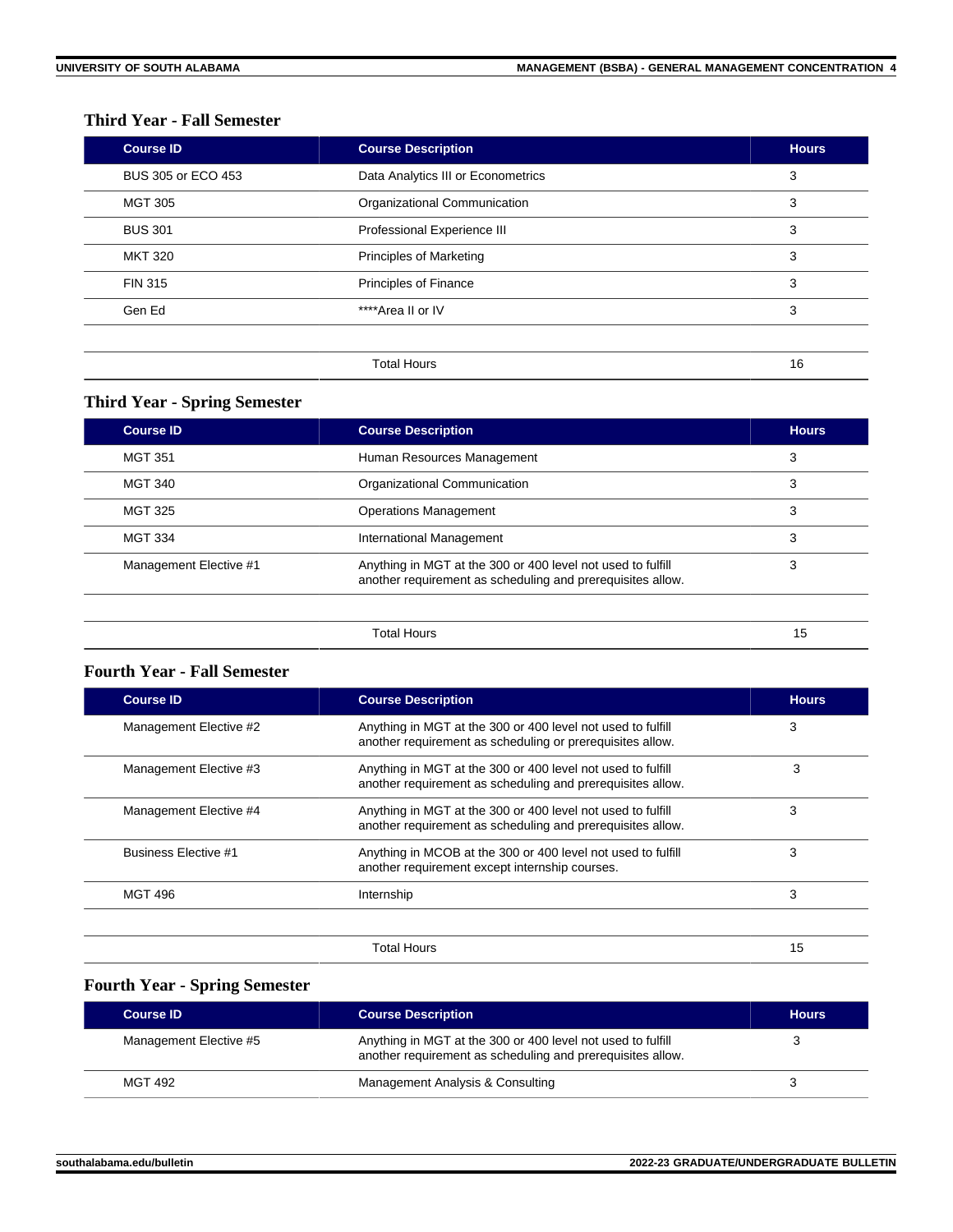| Business Elective #2                                                     | Anything in MCOB at the 300 or 400 level not used to fulfill<br>another requirement except internship courses. | 3  |
|--------------------------------------------------------------------------|----------------------------------------------------------------------------------------------------------------|----|
| <b>MGT 485</b>                                                           | <b>Business Policy in Global Environment</b>                                                                   | 3  |
| <b>MGT 486</b>                                                           | Undergraduate Comp Exam                                                                                        | 0  |
|                                                                          |                                                                                                                |    |
|                                                                          | <b>Total Hours</b>                                                                                             | 12 |
| <b>Notes</b>                                                             |                                                                                                                |    |
| *Recommended Course                                                      |                                                                                                                |    |
| **See Degree Requirements for options                                    |                                                                                                                |    |
| *** All students must complete either a literature or a history sequence |                                                                                                                |    |

\*\*\*\*If opted for Literature sequence, need Area IV; if opted for History sequence, need Area II

# **Department Information**

| <b>Department of Management</b> | (251) 460-6411                                                                                          |
|---------------------------------|---------------------------------------------------------------------------------------------------------|
| Chair                           | William Gillis                                                                                          |
| <b>Professor Emeritus</b>       | Paul Pietri, Carl Moore, Robert Shearer, Donna Retzlaff-<br>Roberts.<br>Marjorie Icenogle, Ron Eastburn |
| Professors                      | Finney, Gillis, Maes, Mosley, Stefanone, Turnipseed,<br><b>Woodford</b>                                 |
| Associate Professor             | Weldv                                                                                                   |
| <b>Assistant Professors</b>     | Cole, Nelson, Smith, Wassenaar, Wu                                                                      |
| Instructor                      | Hunt, Smith D.                                                                                          |

[Department of Management website](https://www.southalabama.edu/colleges/mcob/management/index.html) <https://www.southalabama.edu/colleges/mcob/management/index.html>

"Management is doing things right; leadership is doing the right things." - Peter Drucker

# **Discover Management**

A majority of our faculty has extensive practical experience in their fields. They've dealt first hand with the challenges businesses and corporations face, and have a passion for sharing their knowledge. They're committed to nurturing the professional development of students so they graduate with the skills, initiative, integrity and sense of teamwork required in the workplace.

The Department of Management has the following degree options: Entrepreneurship, General Management, and Human Resource Management. The department also manages the On-line General Business Major. Transfer credits for upper division major courses will only be accepted from AACSB accredited institutions.

# **Entrepreneurship Concentration**

Entrepreneurship is the key to economic growth for the United States and the Central Gulf Coast region. The Entrepreneurship concentration is designed to create an "innovation" focused mindset that produces entrepreneurs and entrepreneurial leaders in ALL sectors of the society including: starting businesses, working in financing careers, innovative educators, franchise owners, corporate entrepreneurs, economic development officials and social entrepreneurs. The concentration allows students to choose a combination of courses that best match their interests and entrepreneurial opportunities.